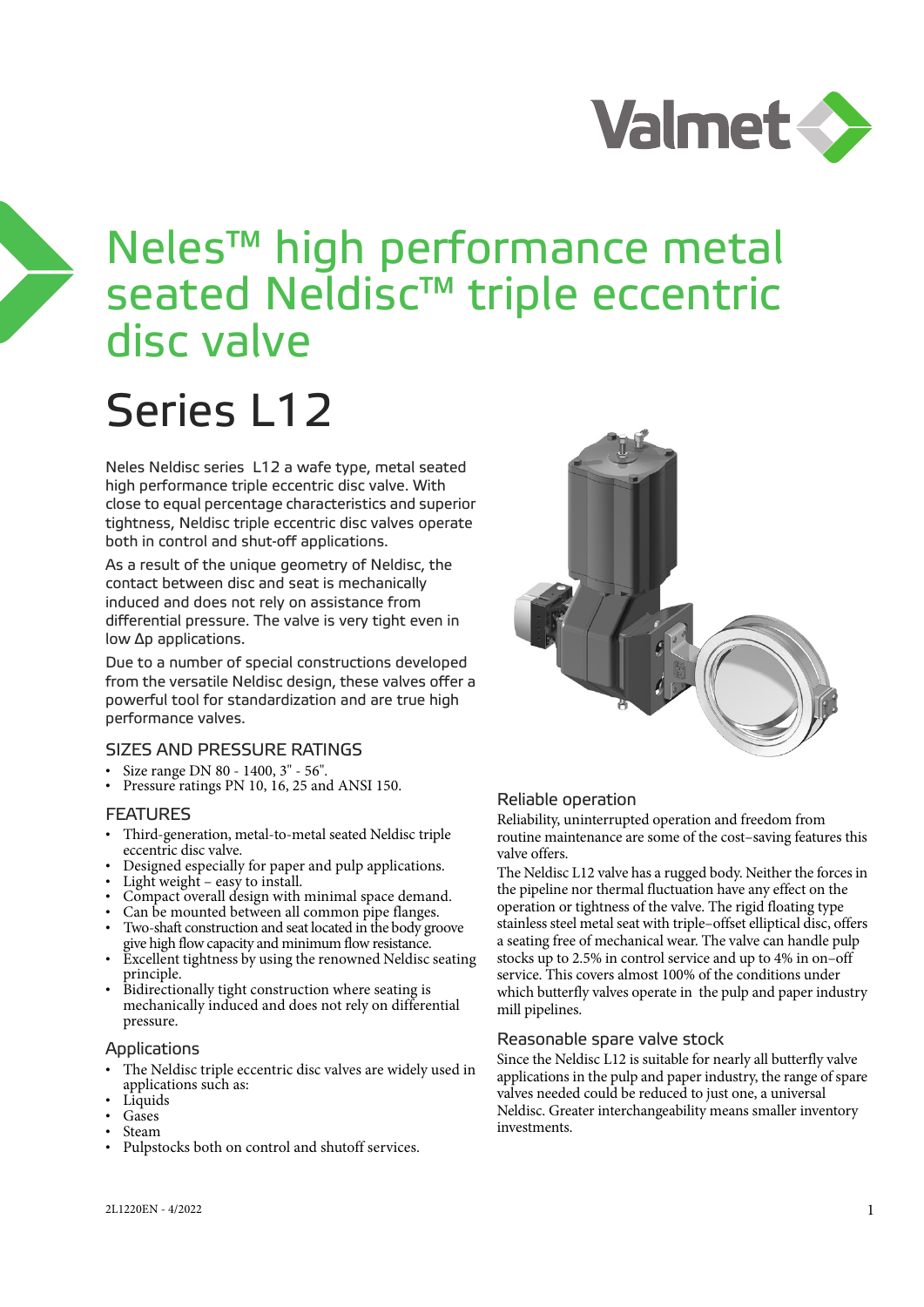## Exploded view



## Parts list

| <b>ITEM</b>    | <b>QTY</b>     | PART DESCRIPTION                       | <b>MATERIAL</b>                                                                                |
|----------------|----------------|----------------------------------------|------------------------------------------------------------------------------------------------|
|                |                | <b>BODY</b>                            | Stainless steel                                                                                |
| $\overline{2}$ | $\mathbf{1}$   | <b>CLAMP RING</b>                      | Stainless steel                                                                                |
| 3              |                | <b>DISC</b>                            | Stainless steel                                                                                |
| $\overline{4}$ | $\mathbf{1}$   | <b>SEAT RING</b>                       | Ni-Fe-base superalloy + Hard chrome DN80 - 600<br>Stainless steel $+$ hard chrome DN700 - 1400 |
| 9              | 1              | <b>GLAND</b>                           | Stainless steel                                                                                |
| 10             | 1              | <b>BLIND FLANGE</b>                    | Stainless steel                                                                                |
| 11             | 1              | <b>DRIVE SHAFT</b>                     | Stainless steel                                                                                |
| 12             | 1              | <b>SHAFT</b>                           | Stainless steel                                                                                |
| 13             |                | <b>KEY</b>                             | Stainless steel                                                                                |
| 14             | 3              | <b>PIN</b>                             | Stainless steel                                                                                |
| 15             |                | <b>BEARING</b>                         | PTFE on stainless steel net                                                                    |
| 16             | $\mathbf{1}$   | <b>BEARING</b>                         | PTFE on stainless steel net                                                                    |
| 18             |                | <b>GASKET</b>                          | Graphite                                                                                       |
| 19             | $\mathbf{1}$   | BODY SEAL, DN 1200 - 1400              | Graphite                                                                                       |
| 20             | 5              | <b>V-RING SET</b>                      | Polytetrafluoroethylene (PTFE)                                                                 |
| 24             | $\overline{2}$ | <b>STUD</b>                            | Stainless steel                                                                                |
| 25             | $\overline{c}$ | <b>HEXAGON NUT</b>                     | Stainless steel                                                                                |
| 26             |                | <b>HEXAGON SCREW</b>                   | Stainless steel                                                                                |
| 27             | 2/4            | HEXAGON SOCKET HEAD SCREW DN700 - 1400 | Stainless steel                                                                                |
| 29             | 1              | <b>IDENTIFICATION PLATE</b>            | Stainless steel                                                                                |
| 42             | $\overline{2}$ | <b>RETAINING PLATE</b>                 | Stainless steel                                                                                |
| 44             |                | Disc Spring Stack                      | Electroless nickel plated spring steel (EN 10083-1.8159)                                       |

## Seating principle

The disc of the valve is machined to close tolerances to create an elliptical shape similar to an oblique slice taken from a solid metal cone. When the valve is closed, the elliptical disc at the major axis displaces the seat ring outward, causing the seat ring to make contact with the disc at the minor axis. When the valve is opened, the contact is released and the seat ring returns to its original circular shape.

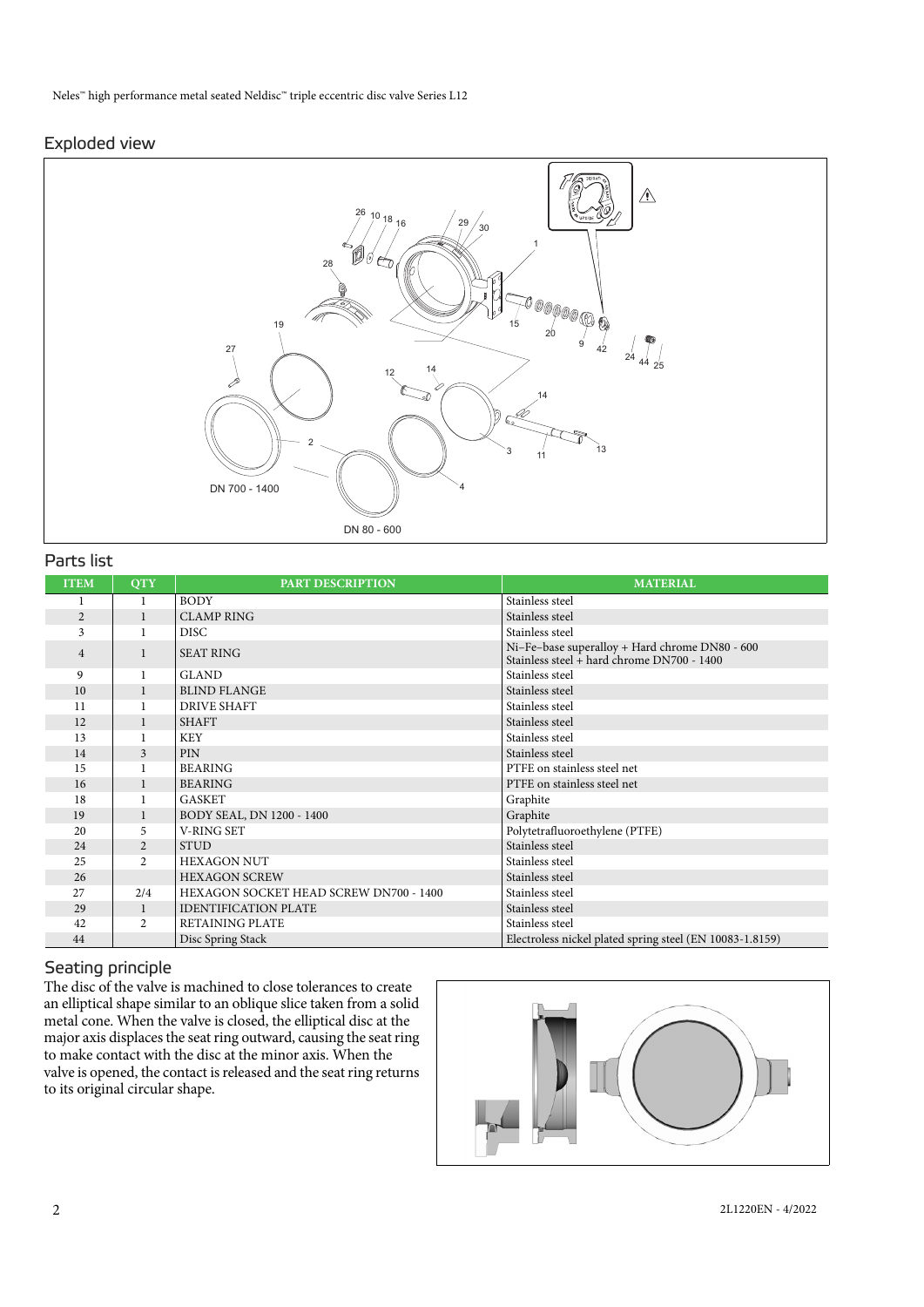## Technical specification

## Type

Wafer-type, full-bore, metal-to-metal seated triple eccentric disc valve.

## Body

DN 80 - 125 PN40/ASME 300 rated one-piece body. DN 150 - 600 PN25/ASME 150 rated one-piece body. DN 700 -1400 PN25/ASME 150 rated body. Suitable for fitting between flanges to: ASME 150 PN 10, 16, 25 JIS 10.

Maximum differential pressure

Rated pressure differential for the trim: DN 80 – 125 / 3" - 5"Δpmax = 25 bar / 363 psi DN 150 / 6" Δ $p_{max}$  = 25 bar / 363 psi DN 200 / 8"Δp<sub>max</sub> = 20 bar / 290 psi DN 250 - 1000 / 10" - 40" Δ $p_{max}$  = 10 bar / 145 psi DN 1200 - 1400 / 48" - 56" Δ $p_{max}$  = 6 bar / 87 psi

## Face-to-face dimensions

Dimensions according to:

EN 558 - 2 Serie 20 ISO 5752 (Series 20) API 609 low-pressure (Class 150) API 609 high-pressure (Class 150) except DN 350 BS 5155 (Class 150 medium) SSG 1036.

## $C_v$  values and flow resistance coefficients

| Valve size<br>DN / inch | $C_v$ 90° | $\zeta$ 90° |
|-------------------------|-----------|-------------|
| 80/3"                   | 245       | 1.2         |
| 100/4"                  | 450       | 1.2         |
| 125/5"                  | 840       | 0.85        |
| 150/6"                  | 1500      | 0.56        |
| 200/8"                  | 3050      | 0.41        |
| 250 / 10"               | 5200      | 0.30        |
| 300/12"                 | 7700      | 0.28        |
| 350 / 14"               | 11000     | 0.30        |
| 400 / 16"               | 14300     | 0.32        |
| 500 / 20"               | 22900     | 0.34        |
| 600 / 24"               | 32400     | 0.33        |
| 700 / 28"               | 41600     | 0.33        |
| 800 / 32"               | 56600     | 0.33        |
| 900 / 36"               | 70800     | 0.33        |
| 1000 / 40"              | 87800     | 0.33        |
| 1200 / 48"              | 129000    | 0.33        |
| 1400 / 56"              | 177000    | 0.33        |

Sizes DN 80, 100, 125, 150, 200, 250, 300, 350, 400, 500, 600, 700, 800, 900, 1000, 1200, 1400. 3", 4", 5", 6", 8", 10", 12", 14", 16", 20", 24", 28", 32", 36", 40", 48", 56".

#### Testing

| Valve testing:<br>test.   | Each valve undergoes a shell test and a seat                            |
|---------------------------|-------------------------------------------------------------------------|
|                           | The shell test pressure is 1.5 x PN.                                    |
|                           | The seat test pressure is 1.1 x PN.                                     |
|                           | The test medium is inhibited water.                                     |
| Valve tightness:          | Bidirectional ISO 5208 Rate D.                                          |
|                           | 10 x ISO 5208 rate D with RH hand lever                                 |
|                           | Temperature range:-40+260 °C / -60+500 °F.                              |
| <b>Standard materials</b> |                                                                         |
| Body and disc:            | Stainless steel ASTM A 351 gr.                                          |
|                           | CF8M (type AISI 316).                                                   |
|                           | Shaft, pins and key: Stainless steel type AISI 329                      |
|                           | (SS 14 2324).                                                           |
| Seat:                     | Stainless steel ASTM B 424                                              |
|                           | (Incoloy 825): DN80 - 600.                                              |
|                           | EN 10083 - 14418: DN700 - 1000.                                         |
| Bearings:                 | Carbon-filled PTFE reinforced                                           |
|                           | with stainless steel net. Metal bearings<br>as an option DN 700 - 1400. |
| Gland packing:            | V-Ring Set PTFE/PTFE or Graphite.                                       |
| Gaskets:                  | Graphite.                                                               |
|                           |                                                                         |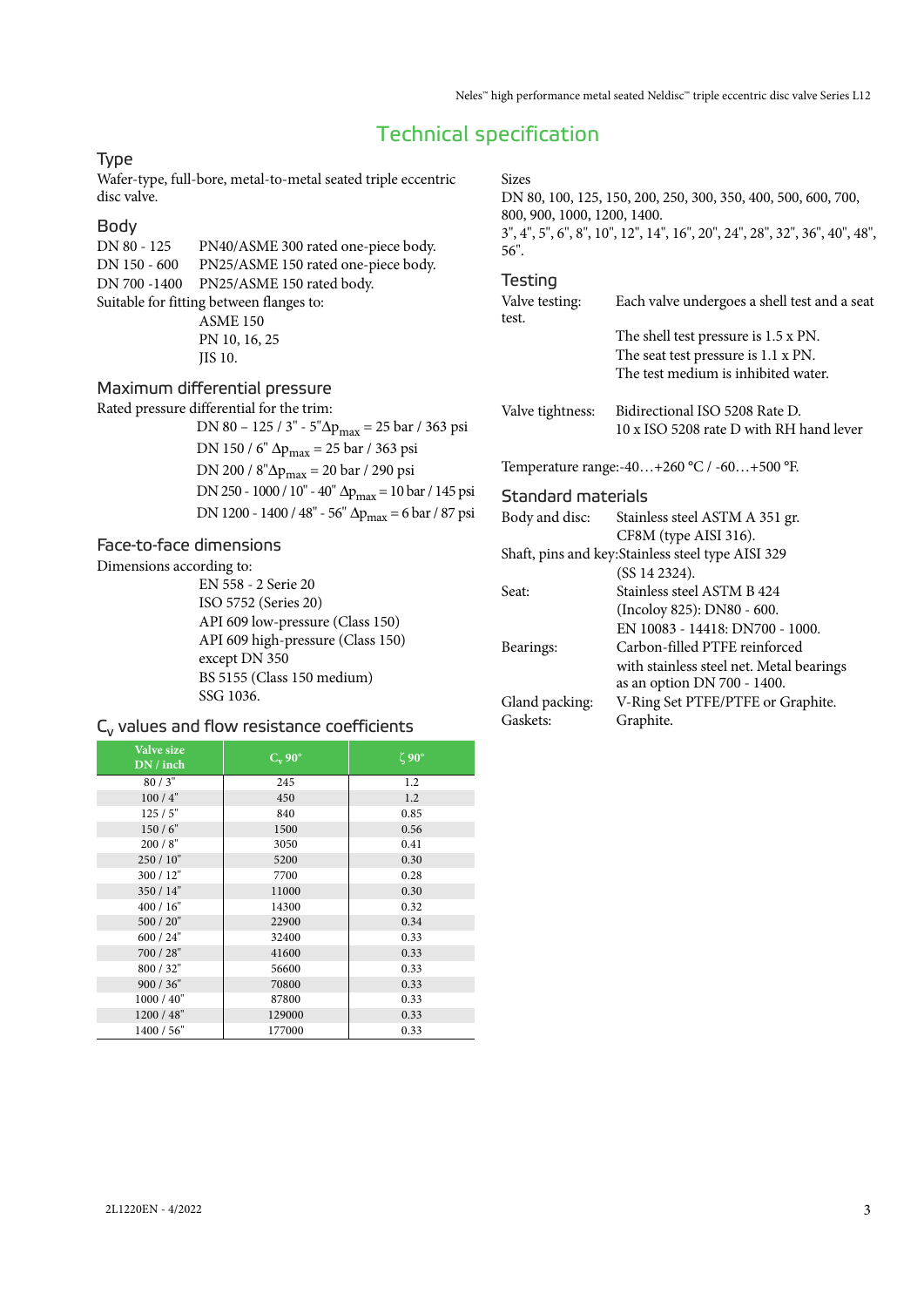## Pressure/temperature ratings, CF8M

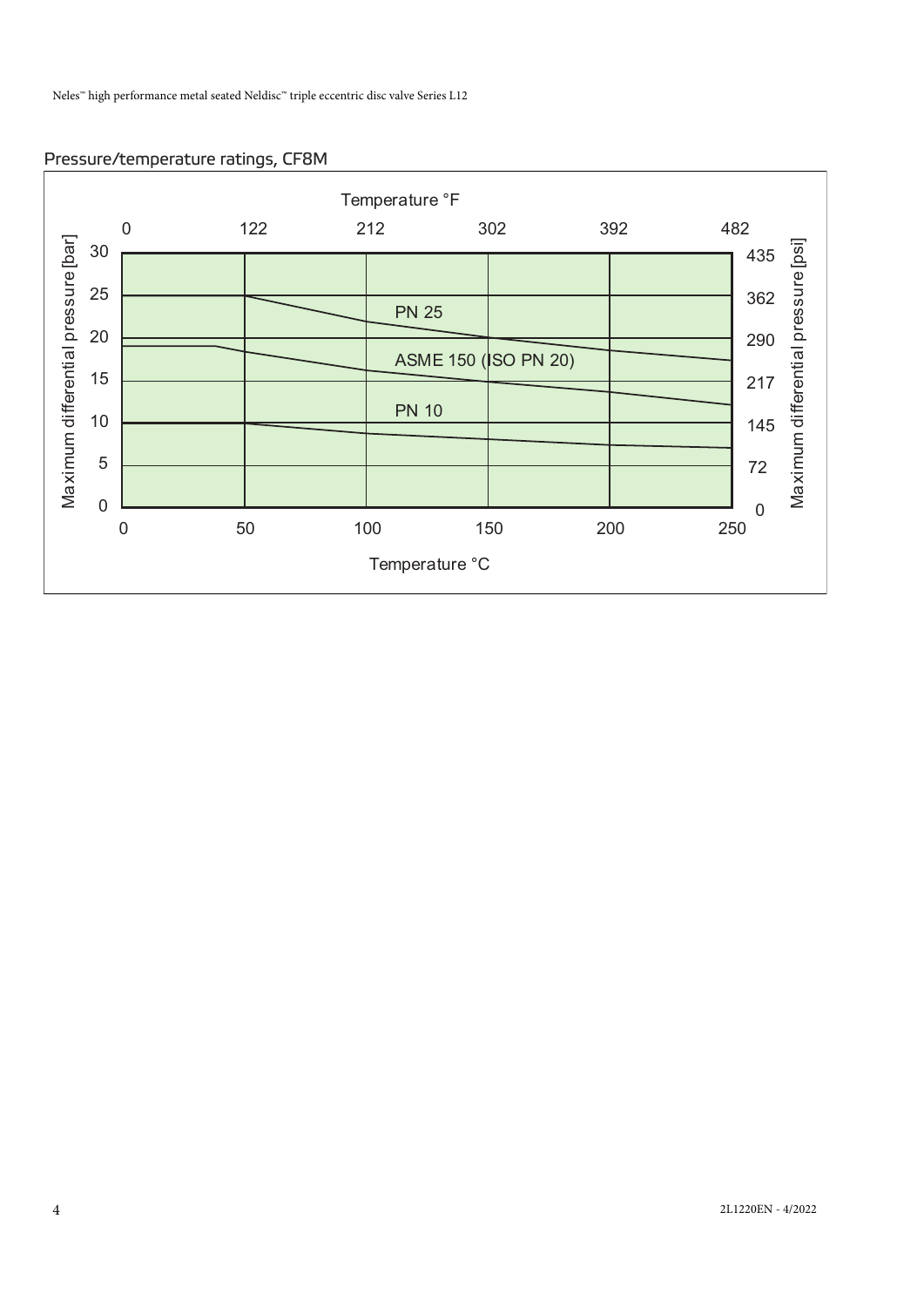## Dimensions



| <b>Type</b>           | DN   |              |                |      |     |      |         | Dimensions, mm |     |     |         |        |       |     | $\mathbf{U}$    | $\mathbf{V}$    | $\log$         | $\Delta$ ps | $\Delta p70^\circ$ |
|-----------------------|------|--------------|----------------|------|-----|------|---------|----------------|-----|-----|---------|--------|-------|-----|-----------------|-----------------|----------------|-------------|--------------------|
|                       |      | $\mathbf{A}$ | A <sub>1</sub> | ØB   | C   | E    | $\bf K$ | <b>S</b>       | T   | O   | $\bf R$ | M      | P     | N   |                 |                 |                | bar         | bar                |
| L <sub>12</sub> A 80  | 80   | 47           | 20             | 132  | 80  | 213  | 190     | 70             |     | 15  | 105     | 4.763  | 17    | 25  | M12             | M8              | $\overline{4}$ | 25          | 8                  |
| L12A 100              | 100  | 52           | 25             | 160  | 100 | 256  | 220     | 90             |     | 20  | 125     | 4.763  | 22.2  | 35  | M12             | M8              | 5              | 25          | 10.7               |
| L12A 125              | 125  | 56           | 27             | 180  | 115 | 269  | 235     | 90             |     | 20  | 125     | 4.763  | 22.2  | 35  | M12             | M8              | 7              | 25          | 5.4                |
| L12A 150              | 150  | 56           | 28             | 216  | 130 | 305  | 270     | 110            | 32  | 20  | 125     | 4.763  | 22.2  | 35  | M12             | M8              | 11             | 25          | 3.1                |
| L <sub>12</sub> A 200 | 200  | 61           | 27             | 272  | 160 | 346  | 300     | 110            | 32  | 25  | 136     | 6.35   | 27.8  | 46  | M <sub>12</sub> | M10             | 16             | 20          | 2.8                |
| L <sub>12</sub> A 250 | 250  | 68           | 32             | 327  | 200 | 376  | 330     | 130            | 32  | 25  | 156     | 6.35   | 27.8  | 46  | M12             | M10             | 27             | 10          | 1.5                |
| L12A 300              | 300  | 78           | 34             | 373  | 270 | 409  | 360     | 130            | 32  | 30  | 159     | 6.35   | 32.9  | 51  | M12             | M <sub>10</sub> | 40             | 10          | 1.3                |
| L12A 350              | 350  | 78           | 34             | 416  | 310 | 473  | 415     | 160            | 40  | 35  | 178     | 9.525  | 39.1  | 58  | M16             | M10             | 45             | 10          | 1.5                |
| L <sub>12</sub> A 400 | 400  | 102          | 45             | 480  | 330 | 513  | 445     | 160            | 40  | 40  | 188     | 9.525  | 44.2  | 68  | M16             | M10             | 75             | 10          | 1.3                |
| L12A 500              | 500  | 127          | 63.5           | 590  | 420 | 610  | 520     | 160            | 55  | 50  | 230     | 12.7   | 55.5  | 90  | M <sub>20</sub> | M14             | 120            | 10          | 1.5                |
| L12A 600              | 600  | 154          | 77             | 690  | 480 | 739  | 620     | 230            | 90  | 70  | 299     | 19.05  | 78.2  | 119 | M <sub>24</sub> | M <sub>16</sub> | 220            | 10          | 2.2                |
| L12B 700              | 700  | 165          | 65             | 800  | 536 | 829  | 710     | 230            | 90  | 70  | 299     | 19.05  | 78.2  | 119 | M <sub>24</sub> | M16             | 331            | 10          | 1.5                |
| L12B 800              | 800  | 190          | 80             | 900  | 622 | 937  | 791     | 230            | 90  | 85  | 326     | 22.225 | 94.7  | 146 | M <sub>24</sub> | M <sub>16</sub> | 489            | 10          | 1.8                |
| L12B 900              | 900  | 203          | 91.4           | 1000 | 678 | 1058 | 902     | 330            | 120 | 95  | 376     | 22.225 | 104.8 | 156 | M30             | M <sub>20</sub> | 651            | 10          | 1.7                |
| L12B 1000             | 1000 | 216          | 95             | 1110 | 728 | 1108 | 952     | 330            | 120 | 95  | 376     | 22.225 | 104.8 | 156 | M30             | M <sub>20</sub> | 805            | 10          | 1.2                |
| L12B 1200             | 1200 | 254          | 108            | 1330 | 855 | 1250 | 1080    | 330            | 120 | 105 | 400     | 25.4   | 116.2 | 170 | M30             | M <sub>20</sub> | 1200           | 6           | $\mathbf{1}$       |
| L12B 1400             | 1400 | 279          | 118            | 1540 | 950 | 1395 | 1200    | 360            | 135 | 120 | 455     | 31.75  | 133.8 | 195 | M30             | M <sub>20</sub> | 1900           | 6           |                    |

|                                   | <b>SIZE</b>    |       |                |       |       |       |         | Dimensions, inch        |                          |          |                         |       |      |      | U               | $\mathbf{V}$    | <b>lbs</b> | $\Delta ps$ | $\Delta$ p70° |
|-----------------------------------|----------------|-------|----------------|-------|-------|-------|---------|-------------------------|--------------------------|----------|-------------------------|-------|------|------|-----------------|-----------------|------------|-------------|---------------|
| <b>Type</b>                       |                | A     | A <sub>1</sub> | ØB    | C.    | E     | $\bf K$ | $\overline{\mathbf{s}}$ | T                        | $\Omega$ | $\overline{\mathbf{R}}$ | M     | P    | N    |                 |                 |            | psi         | psi           |
| L12A 80                           | 3              | 1.85  | 0.79           | 5.20  | 3.15  | 8.39  | 7.48    | 2.76                    |                          | 0.59     | 4,13                    | 0.19  | 0.67 | 0.98 | M12             | M8              | 8.8        | 363         | 116           |
| L12A 100                          | $\overline{4}$ | 2.05  | 0.98           | 6.30  | 3.94  | 10.08 | 8.66    | 3.54                    | $\overline{\phantom{a}}$ | 0.79     | 4,92                    | 0.19  | 0.87 | 1.38 | M12             | M8              | 11         | 363         | 155           |
| L <sub>12</sub> A <sub>125</sub>  | 5              | 2.20  | 1.06           | 7.48  | 4.53  | 10.59 | 9.25    | 3.54                    |                          | 0.79     | 4,92                    | 0.19  | 0.87 | 1.38 | M12             | M8              | 15.4       | 363         | 78            |
| L <sub>12</sub> A <sub>150</sub>  | 6              | 2.20  | 1.10           | 8.50  | 5.12  | 12.01 | 10.63   | 4.33                    | 1.26                     | 0.79     | 4,92                    | 0.19  | 0.87 | 1.38 | M12             | M8              | 24.2       | 363         | 45            |
| L12A 200                          | 8              | 2.40  | 1.06           | 10.71 | 6.30  | 13.62 | 11.81   | 4.33                    | 1.26                     | 0.98     | 5,35                    | 0.25  | 1.09 | 1.81 | M12             | M10             | 35.2       | 290         | 41            |
| L12A 250                          | 10             | 2.68  | 1.26           | 12.87 | 7.87  | 14.80 | 12.99   | 5.12                    | 1.26                     | 0.98     | 6,14                    | 0.25  | 1.09 | 1.81 | M12             | M10             | 59.4       | 145         | 22            |
| L <sub>12</sub> A 300             | 12             | 3.07  | 1.34           | 14.69 | 10.63 | 16.10 | 14.17   | 5.12                    | 1.26                     | 1.18     | 6,26                    | 0.25  | 1.30 | 2.01 | M12             | M10             | 88         | 145         | 19            |
| L <sub>12</sub> A 350             | 14             | 3.07  | 1.34           | 16.38 | 12.20 | 18.62 | 16.34   | 6.30                    | 1.57                     | 1.38     | 7,01                    | 0.38  | 1.54 | 2.28 | M <sub>16</sub> | M10             | 99         | 145         | 22            |
| L <sub>12</sub> A 400             | 16             | 4.02  | 1.77           | 18.90 | 12.99 | 20.20 | 17.52   | 6.30                    | 1.57                     | 1.57     | 7,40                    | 0.38  | 1.74 | 2.68 | M16             | M10             | 165        | 145         | 19            |
| L <sub>12</sub> A 500             | 20             | 5.00  | 2.50           | 23.23 | 16.54 | 24.02 | 20.47   | 6.30                    | 2.17                     | 1.97     | 9,06                    | 0.50  | 2.19 | 3.54 | M <sub>20</sub> | M14             | 264        | 145         | 22            |
| L12A 600                          | 24             | 6.06  | 3.03           | 27.17 | 18.90 | 29.09 | 24.41   | 9.06                    | 3.54                     | 2.76     | 11,77                   | 0.75  | 3.08 | 4.69 | M <sub>24</sub> | M <sub>16</sub> | 484        | 145         | 32            |
| L12B 700                          | 28             | 6.5   | 2.55           | 31.5  | 21.1  | 32.64 | 27.95   | 9.05                    | 3.54                     | 2.76     | 11,77                   | 0.75  | 3.08 | 4.68 | M24             | M16             | 730        | 145         | 22            |
| L12B 800                          | 32             | 7.48  | 3.15           | 35.4  | 24.5  | 36.89 | 31.14   | 9.05                    | 3.54                     | 3.35     | 12,83                   | 0.875 | 3.72 | 5.75 | M24             | M <sub>16</sub> | 1078       | 145         | 26            |
| L12B 900                          | 36             | 8     | 3.6            | 39.4  | 26.7  | 41.65 | 35.51   | 13                      | 4.72                     | 3.74     | 14,80                   | 0.875 | 4.13 | 6.14 | M30             | M <sub>20</sub> | 1435       | 145         | 25            |
| L12B 1000                         | 40             | 8.5   | 3.74           | 43.7  | 28.7  | 43.62 | 37.48   | 13                      | 4.72                     | 3.74     | 14,80                   | 0.875 | 4.13 | 6.14 | M30             | M <sub>20</sub> | 1774       | 145         | 17            |
| L12B 1200                         | 48             | 10.00 | 4.25           | 52.36 | 33.66 | 49.21 | 42.52   | 12.99                   | 4.72                     | 4.13     | 15,75                   | 1.00  | 4.57 | 6.69 | M30             | M20             | 2640       | 87          | 14.5          |
| L <sub>12</sub> B <sub>1400</sub> | 56             | 10.98 | 4.65           | 60.63 | 37.40 | 54.92 | 47.24   | 14.17                   | 5.31                     | 4.72     | 17,91                   | 1.25  | 5.27 | 7.68 | M30             | M <sub>20</sub> | 4180       | 87          | 14.5          |

Δps= max. shut-off pressure, bar/psi, allowed by valve´s mechanical strength. Δp70°= max. pressure differential, bar/psi, across 70° open valve allowed by valve´s mechanical strength.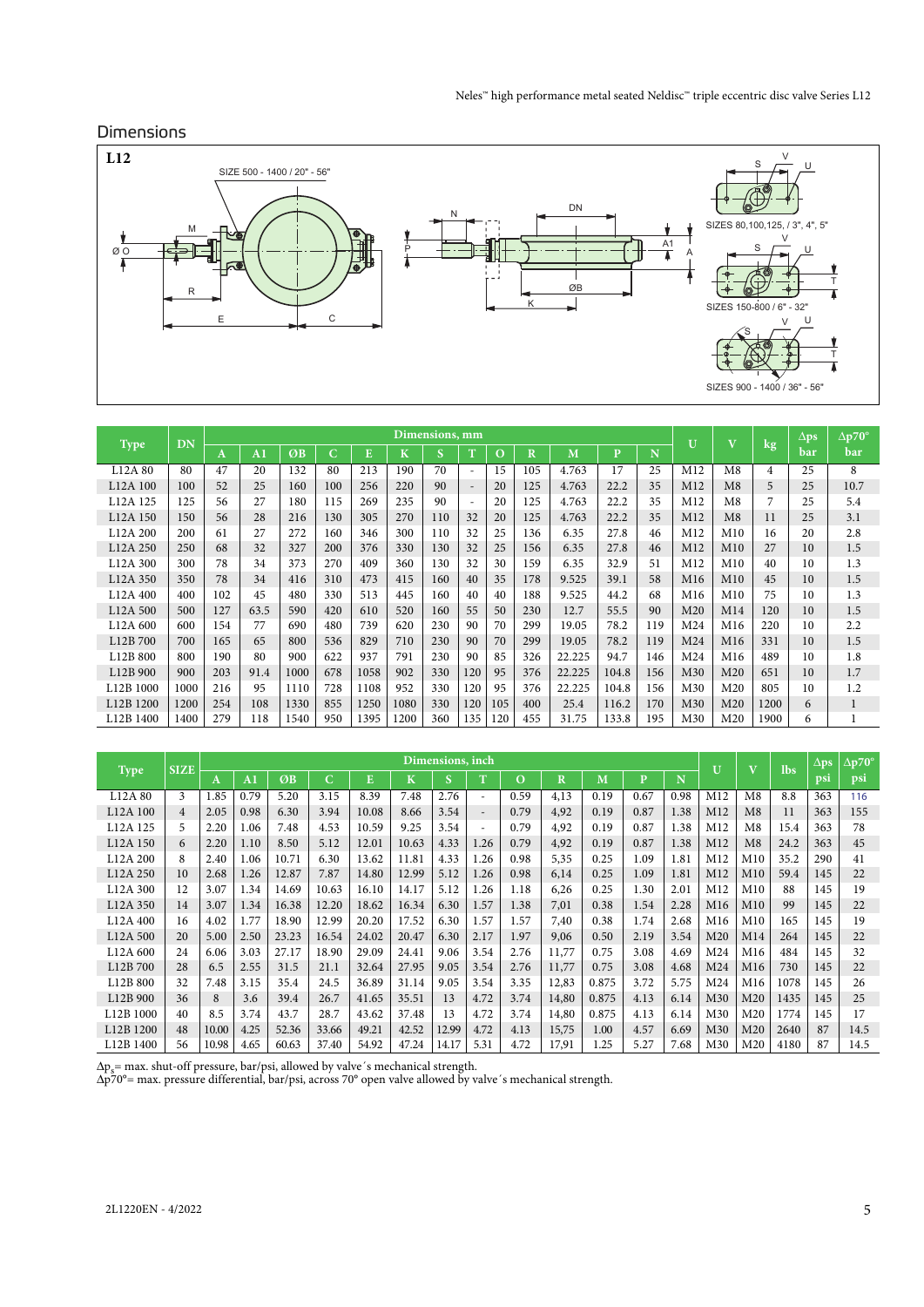

|                                         |                     | Dimensions, mm |    |     |     |     |     |     |     |    | Dimensions, inch |      |      |      |      |       |       |      | lbs.  |     |
|-----------------------------------------|---------------------|----------------|----|-----|-----|-----|-----|-----|-----|----|------------------|------|------|------|------|-------|-------|------|-------|-----|
|                                         | $\overline{\rm DN}$ |                |    |     | C.  | H   |     | πz  |     | kg | <b>Size</b>      |      | A    | øB   |      |       |       |      |       |     |
| L12A 80-RH415                           | 80                  | 47             | 20 | 132 | 80  | 293 | 213 | 100 | 400 |    |                  | 1.85 | 0.79 | 5.20 | 3.15 | 13.39 | 8.39  | 3.94 | 15.75 |     |
| L12A 100-RH420                          | 100                 | 52             | 25 | 160 | 100 | 356 | 256 | 100 | 400 | 6  |                  | 2.05 | 0.98 | 6.30 | 3.94 | 14.02 | 10.08 | 3.94 | 15.75 |     |
| L <sub>12</sub> A 150-RH <sub>420</sub> | 25                  | 56             | 27 | 190 | 115 | 384 | 269 | 100 | 400 | 8  |                  | 2.20 | .06  | 7.48 | 4.53 | 15.12 | 10.59 | 3.94 | 15.75 | -18 |
| L12A 150-RH520                          | 150                 | 56             | 28 | 216 | 130 | 435 | 305 | 130 | 520 | 12 | $\sigma$         | 2.20 | 1.10 | 8.50 | 5.12 | 17.13 |       | 5.12 | 20.47 | 26  |



|      |     |     | Dimensions, mm |     |     |    |                 |       |       | Dimensions, inch |      |       | lbs |
|------|-----|-----|----------------|-----|-----|----|-----------------|-------|-------|------------------|------|-------|-----|
| Type |     | G   |                |     | ØZ  | kg | <b>Type</b>     | --    | G     |                  |      | ØZ    |     |
| M07  | 241 | 185 | 65             | 52  | 160 | 4  | M07             | 9.49  | 7.28  | 2.56             | 2.05 | 6.30  |     |
| M10  | 241 | 185 | 65             | 52  | 200 | 4  | M10             | 9.49  | 7.28  | 2.56             | 2.05 | 7.87  |     |
| M12  | 304 | 235 | 88             | 71  | 315 | 10 | M12             | 11.97 | 9.25  | 3.46             | 2.80 | 12.40 | 22  |
| M14  | 405 | 305 | 93             | 86  | 400 | 18 | M14             | 15.94 | 12.01 | 3.66             | 3.39 | 15.75 | 40  |
| M15  | 456 | 346 | 102            | 105 | 500 | 26 | M15             | 17.95 | 13.62 | 4.02             | 4.13 | 19.69 | 57  |
| M16  | 530 | 387 | 124            | 130 | 600 | 37 | M <sub>16</sub> | 20.87 | 15.24 | 4.88             | 5.12 | 23.62 | 81  |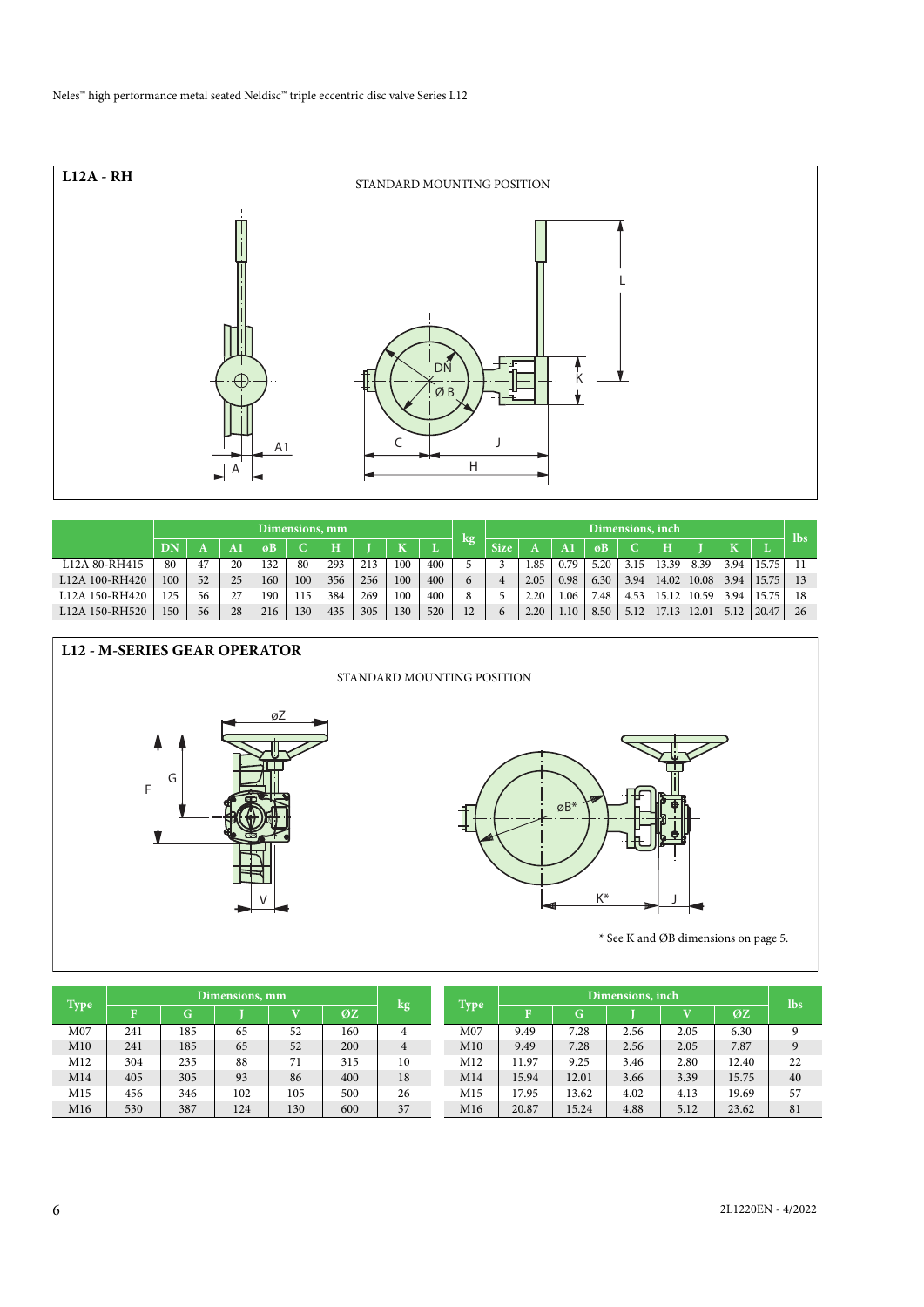

|              |             |      | Dimensions, mm |                         |     | <b>NPT</b> |     |
|--------------|-------------|------|----------------|-------------------------|-----|------------|-----|
| <b>Type</b>  | $\mathbf X$ | G    | F              | $\overline{\mathbf{V}}$ |     |            | kg  |
| <b>B1C6</b>  | 90          | 260  | 400            | 36                      | 283 | 1/4        | 4.2 |
| <b>B1C9</b>  | 110         | 315  | 455            | 43                      | 279 | 1/4        | 9.6 |
| <b>B1C11</b> | 135         | 375  | 540            | 51                      | 290 | 3/8        | 16  |
| <b>B1C13</b> | 175         | 445  | 635            | 65                      | 316 | 3/8        | 31  |
| <b>B1C17</b> | 215         | 545  | 770            | 78                      | 351 | 1/2        | 54  |
| <b>B1C20</b> | 215         | 575  | 840            | 97                      | 385 | 1/2        | 73  |
| B1C25        | 265         | 710  | 1040           | 121                     | 448 | 1/2        | 131 |
| B1C32        | 395         | 910  | 1330           | 153                     | 525 | 3/4        | 256 |
| <b>B1C40</b> | 505         | 1150 | 1660           | 194                     | 595 | 3/4        | 446 |
| <b>B1C50</b> | 610         | 1350 | 1970           | 242                     | 690 | 1          | 830 |

|                                                              |                         |      | Dimensions, mm |             |     | <b>NPT</b> |                        |
|--------------------------------------------------------------|-------------------------|------|----------------|-------------|-----|------------|------------------------|
| <b>Type</b>                                                  | $\overline{\mathbf{X}}$ | G    | F              | $\mathbf v$ |     |            | $\overline{\text{kg}}$ |
| B <sub>1</sub> J, B <sub>1</sub> JA6                         | 110                     | 368  | 485            | 36          | 273 | 3/8        | 13                     |
| <b>B1J, B1JA8</b>                                            | 135                     | 420  | 560            | 43          | 279 | 3/8        | 17                     |
| <b>B1J, B1JA10</b>                                           | 175                     | 490  | 650            | 51          | 290 | 3/8        | 30                     |
| B <sub>1</sub> J, B <sub>1</sub> J <sub>A<sub>12</sub></sub> | 215                     | 620  | 800            | 65          | 316 | 1/2        | 57                     |
| <b>B1J, B1JA16</b>                                           | 265                     | 760  | 990            | 78          | 351 | 1/2        | 100                    |
| B1J, B1JA20                                                  | 395                     | 935  | 1200           | 97          | 358 | 3/4        | 175                    |
| B1J, B1JA25                                                  | 505                     | 1200 | 1530           | 121         | 448 | 3/4        | 350                    |
| B1J, B1JA32                                                  | 540                     | 1410 | 1830           | 153         | 525 | 1          | 671                    |
| B1J/B1JA40                                                   | 724                     | 1578 | 2095           | 194         | 580 | 1          | 1100                   |

|              |             |       | Dimensions, inch |                         |       | <b>NPT</b> | <b>lbs</b> |
|--------------|-------------|-------|------------------|-------------------------|-------|------------|------------|
| <b>Type</b>  | $\mathbf X$ | G     | F                | $\overline{\mathbf{V}}$ |       |            |            |
| <b>B1C6</b>  | 3.54        | 10.24 | 15.75            | 1.42                    | 11.14 | 1/4        | 9          |
| B1C9         | 4.33        | 12.40 | 17.91            | 1.69                    | 10.98 | 1/4        | 21         |
| <b>B1C11</b> | 5.31        | 14.76 | 21.26            | 2.01                    | 11.42 | 3/8        | 35         |
| <b>B1C13</b> | 6.89        | 17.52 | 25.00            | 2.56                    | 12.44 | 3/8        | 68         |
| <b>B1C17</b> | 8.46        | 21.46 | 30.31            | 3.07                    | 13.82 | 1/2        | 119        |
| <b>B1C20</b> | 8.46        | 22.64 | 33.07            | 3.82                    | 15.16 | 1/2        | 161        |
| B1C25        | 10.43       | 27.95 | 40.94            | 4.76                    | 17.64 | 1/2        | 289        |
| <b>B1C32</b> | 15.55       | 35.83 | 52.36            | 6.02                    | 20.67 | 3/4        | 564        |
| B1C40        | 19.88       | 45.28 | 65.35            | 7.64                    | 23.43 | 3/4        | 983        |
| <b>B1C50</b> | 24.02       | 53.15 | 77.56            | 9.53                    | 27.17 | 1          | 1829       |

|                    |                         |       | Dimensions, inch |                         |       | <b>NPT</b> | <b>lbs</b> |
|--------------------|-------------------------|-------|------------------|-------------------------|-------|------------|------------|
| <b>Type</b>        | $\overline{\mathbf{X}}$ | G     | F                | $\overline{\mathbf{V}}$ |       |            |            |
| <b>B1J, B1JA6</b>  | 4.33                    | 14.49 | 19.09            | 1.42                    | 10.75 | 3/8        | 28         |
| <b>B1J, B1JA8</b>  | 5.31                    | 16.54 | 22.05            | 1.69                    | 10.98 | 3/8        | 37         |
| <b>B1J, B1JA10</b> | 6.89                    | 19.29 | 25.59            | 2.01                    | 11.42 | 3/8        | 66         |
| B1J, B1JA12        | 8.46                    | 24.41 | 31.50            | 2.56                    | 12.44 | 1/2        | 126        |
| B1J, B1JA16        | 10.43                   | 29.92 | 38.98            | 3.07                    | 13.82 | 1/2        | 220        |
| B1J, B1JA20        | 15.55                   | 36.81 | 47.24            | 3.82                    | 14.09 | 3/4        | 386        |
| B1J, B1JA25        | 19.88                   | 47.24 | 60.24            | 4.76                    | 17.64 | 3/4        | 771        |
| B1J, B1JA32        | 21.26                   | 55.51 | 72.05            | 6.02                    | 20.67 | 1          | 1479       |
| B1J/B1JA40         | 28.50                   | 62.13 | 84.48            | 7.64                    | 22.83 | 1          | 2424       |